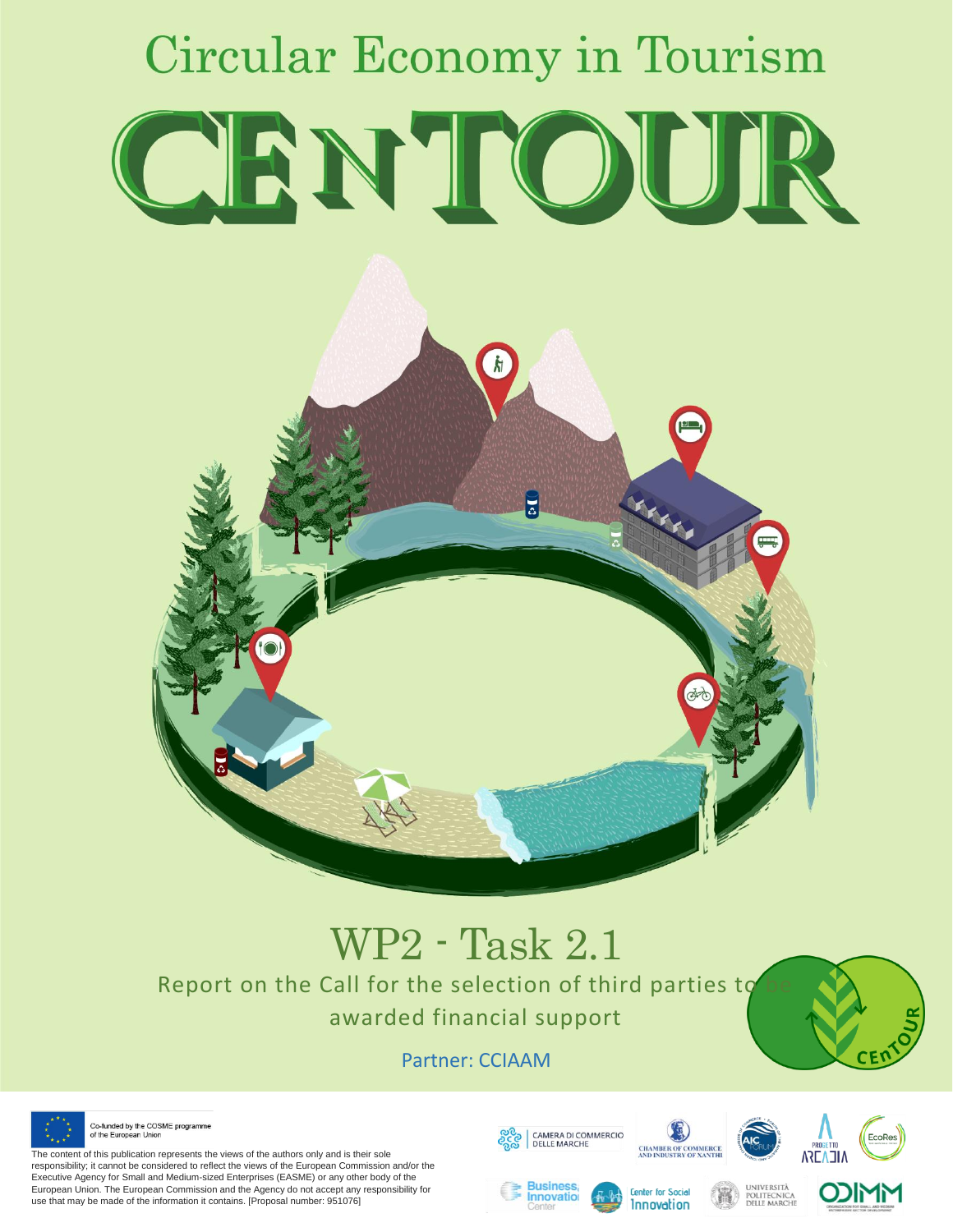

### "Boosting Sustainable Tourism Development and Capacity of Tourism SMEs through Transnational Cooperation and Knowledge Transfer"

## GRO/SME/19/C/077 (COS-TOURCOOP-2019-3-01)

Name of the Project: Circular Economy in TOURism

Acronym of the Project: CenTOUR

Proposal Number of the Project: 951076

Project Duration and start date: September 2020-September 2023

Lead partner/coordinator: Chamber of Commerce, Industry, Craft and Agriculture of Marche Region (CCIAAM) - Italy

#### Partners:

- 2 Universita Politecnica Delle Marche (Italy)
- 3 Ecores Sprl (Belgium)
- 4 Organizatia Pentru Dezvoltarea Sectorului Intreprinderilor Mici Si Mijlocii (Moldova)
- 5 Business & Innovation Center (Republic of North Macedonia)
- 6 Emporiko Kai Viomichaniko Epimelitirio Xanthis (Greece)
- 7 CSI Center For Social Innovation Ltd (Cyprus)
- 8 Forum Delle Camere Di Commercio Dell'adriatico E Dello Ionio (Italy)
- 9 Progetto Arcadia Srls (Italy)
- 10 Camara de Comercio de Cantabria (Spain)

### Contact:

email: lorenza.natali@marche.camcom.it website[: http://circulartourism.eu/](http://circulartourism.eu/)

Deliverable Number: D 2.2 Title of Deliverable: Report on the call for selection of third parties (tourism SMEs) to be awarded financial support Version of Deliverable: Version 1 Date of Submission of Deliverable: 22/12/2021 - 4/2/2022













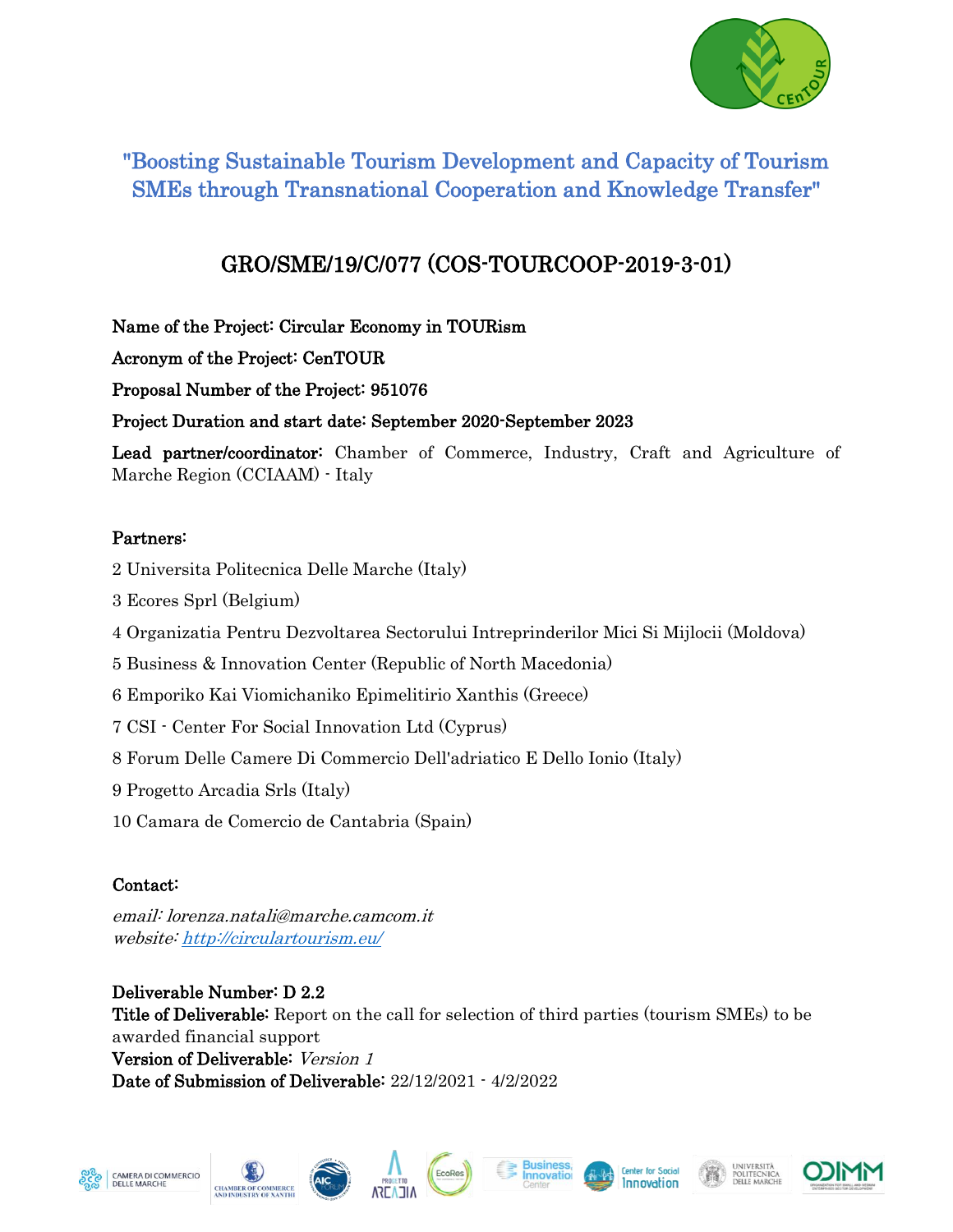

## Results of the selection process

| <b>COUNTRY</b>     | <b>NAME OF THE COMPANY</b>                                | <b>ECONOMIC</b><br><b>SECTOR</b><br>(NACE) |
|--------------------|-----------------------------------------------------------|--------------------------------------------|
| Italy              | GLOBE INSIDE S.R.L. (GEOSFERA VIAGGI DI GLOBE INSIDE SRL) | 79.11                                      |
| Italy              | TORRESI PALACE S.R.L.                                     | 55.1                                       |
| Italy              | TU.RIS. MARCHE SOCIETA' COOPERATIVA                       | 79.12                                      |
| Italy              | <b>GEST GROUP SRL (LIFE HOTEL)</b>                        | 55.1                                       |
| Italy              | DIADEMA SRL (The city hotel)                              | 55.1                                       |
| Italy              | LA FINESTRA SUL CONERO DI MERENDONI GUIDO                 | 55.20.51                                   |
| Italy              | PALAZZO RICCUCCI RESORT DI RICCUCCI FRANCO & C. SNC       | 55.1                                       |
| Italy              | YUCATAN VIAGGI SNC I SONIA BECCACECE E ANNA Bogataj       | 79.11                                      |
| Italy              | BALZANI SRLS - GRAN HOTEL EXCELSIOR                       | 55.1                                       |
| Italy              | <b>HORTEL RELAX</b>                                       | 55.1                                       |
| Italy              | HOTEL IMPERIAL                                            | 55.1                                       |
| Italy              | POSEIDONE SRL - HOTEL MARINELLA                           | 55.1                                       |
| Italy              | AZ. AGR. AGRITURISTICA "LE CASTELLARE" DI BURATTI NADIA   | 55.20.52                                   |
| Italy              | GESTIONE TURISTICHE SRL - CENTRO VACANZE GARDEN RIVER     | 55.3                                       |
| Italy              | MASSITTI OMBRETTA - ARCERA AGRITURISMO                    | 55.20.52                                   |
| Italy              | ALEMAR SOC. COOP.                                         | 79.11                                      |
| Italy              | MOVI PROJECT SOC.COOP.SOC.                                | 79.90.19                                   |
| Italy              | AZ. AGR. AGRITURISMO LARA MANCINI                         | 55.20.52                                   |
| North              |                                                           |                                            |
| Macedonia          | <b>BUNAR DOOEL</b>                                        | 55,1                                       |
| North              |                                                           |                                            |
| Macedonia          | ETC TRAVEL DOOEL SKOPJE                                   | 79                                         |
| North              |                                                           | 79                                         |
| Macedonia<br>North | EURO SPRINT DOOEL TETOVO                                  |                                            |
| Macedonia          | EURO TOURIST DOOEL                                        | 79                                         |
| North              |                                                           |                                            |
| Macedonia          | <b>GRAND BLUE TRAVEL</b>                                  | 79                                         |
| North              |                                                           |                                            |
| Macedonia          | <b>HOTEL ADRIA DOOEL</b>                                  | 55.1                                       |
| North              |                                                           |                                            |
| Macedonia          | HOTREL SKARDUS DOOEL                                      | 55.1                                       |
| North              |                                                           |                                            |
| Macedonia<br>North | VILLA EUROA RGB                                           | 55.1                                       |
| Macedonia          | TAI GROUP DOO MAVROVO                                     | 55.1                                       |
| North              |                                                           |                                            |
| Macedonia          | <b>SALE TRAVEL DOOEL</b>                                  | 79                                         |
| North              |                                                           |                                            |
| Macedonia          | KANTRISAJT RETRIT DOOEL                                   | 79                                         |
| North              |                                                           |                                            |
| Macedonia          | TP SIRENA - TRIP PIK                                      | 79                                         |







EcoRes







UNIVERSITÀ<br>Politecnica<br>Delle marche